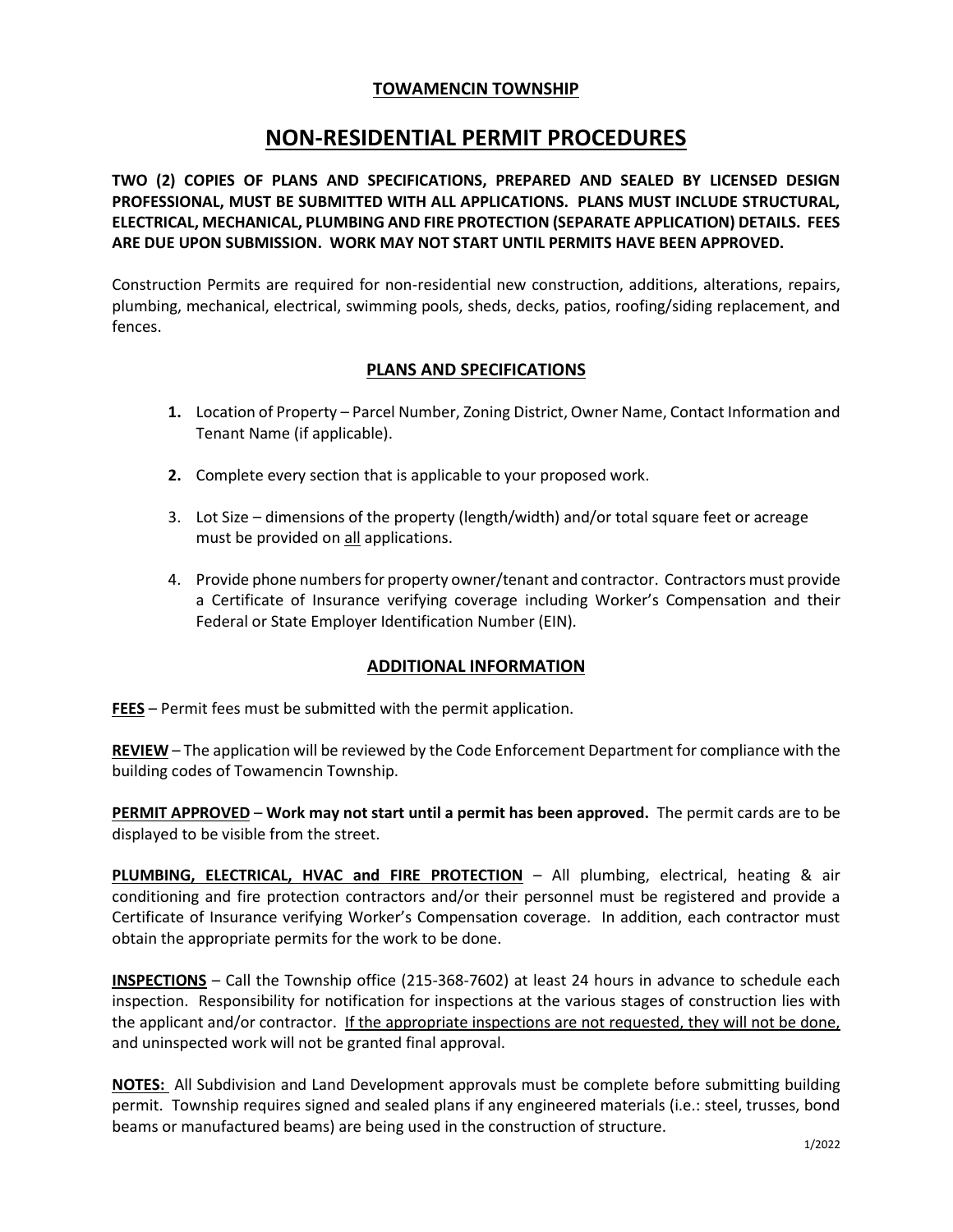

A Community of Tradition and Vision

TOWAMENCIN TOWNSHIP TO THE RESERVE TOWAMENCIN TOWNSHIP 1090 Troxel Road Lansdale, PA 19446 Phone: 215-368-7602 [permits@towamencin.org](mailto:permits@towamencin.org) (questions only)

## **CONSOLIDATED NON-RESIDENTIAL PERMIT APPLICATION**

**TWO (2) COPIES OF PLANS AND SPECIFICATIONS, PREPARED AND SEALED BY LICENSED DESIGN PROFESSIONAL, MUST BE SUBMITTED WITH ALL APPLICATIONS. PLANS MUST INCLUDE STRUCTURAL, ELECTRICAL, MECHANICAL, PLUMBING AND FIRE PROTECTION (SEPARATE APPLICATION) DETAILS. FEES ARE DUE UPON SUBMISSION. WORK MAY NOT START UNTIL PERMITS HAVE BEEN APPROVED.**

Construction Permits are required for non-residential new construction, additions, alterations, repairs, plumbing, mechanical, electrical, swimming pools, sheds, decks, patios, roofing/siding replacement, and fences.

*Please include a copy of any prior approvals if applicable (i.e. variance, grading permit)*

| <b>OFFICE PHONE:</b>  |                                                       |  |
|-----------------------|-------------------------------------------------------|--|
| <b>MOBILE PHONE:</b>  |                                                       |  |
| <b>EMAIL ADDRESS:</b> | <u> 1980 - Johann Stein, fransk politik (f. 1980)</u> |  |

**PLEASE PROVIDE A DETAILED DESCRIPTION OF THE PROPOSED WORK BELOW:**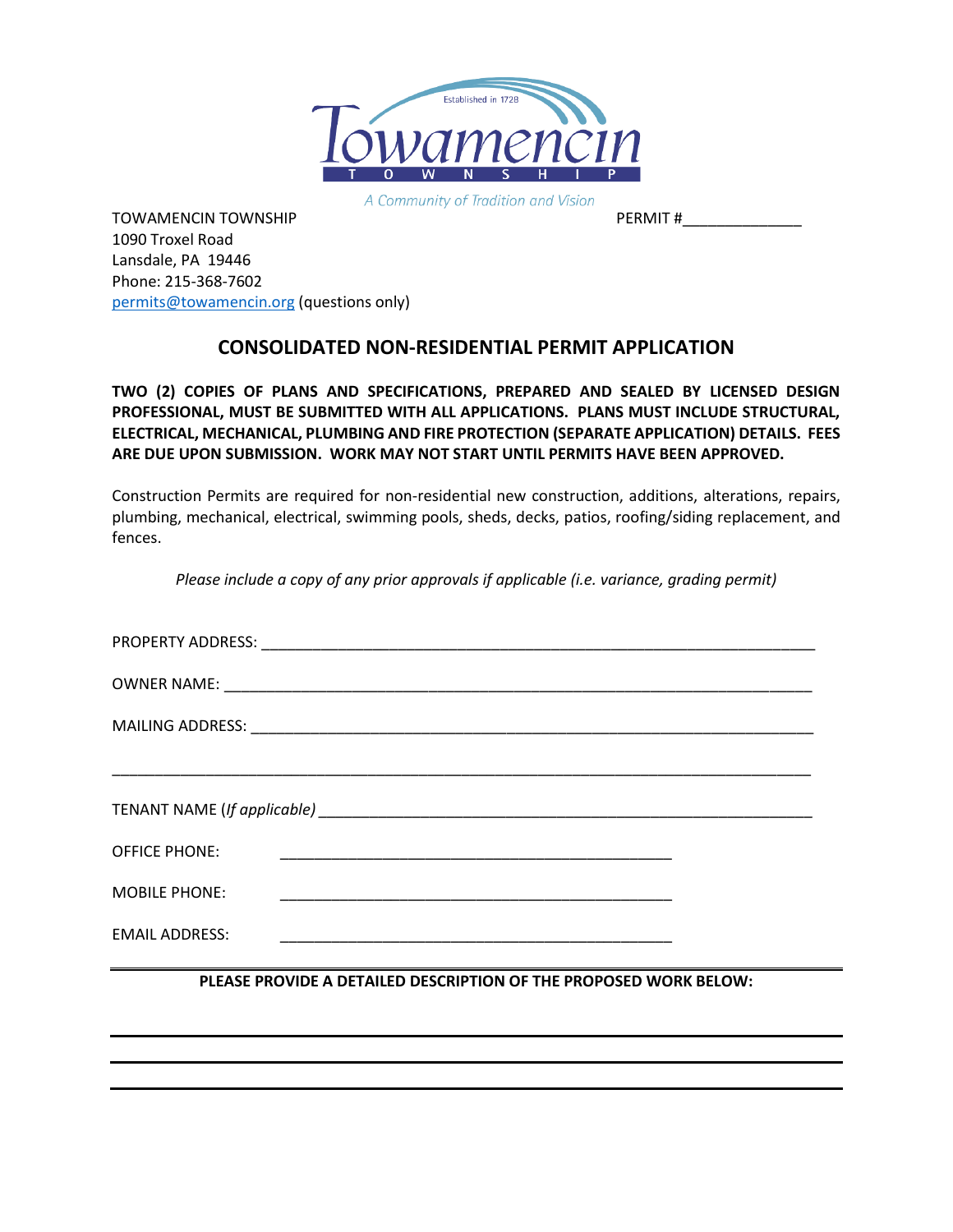Please provide the following information below: **Name; Address; Phone**

|                                                                                                                                                                                   | <b>Email Address</b>                                            | <b>State Registration #</b> |
|-----------------------------------------------------------------------------------------------------------------------------------------------------------------------------------|-----------------------------------------------------------------|-----------------------------|
|                                                                                                                                                                                   |                                                                 |                             |
|                                                                                                                                                                                   | <b>Email Address</b>                                            | <b>State Registration #</b> |
|                                                                                                                                                                                   |                                                                 |                             |
| <u> 1989 - Johann John Stoff, deutscher Stoffen und der Stoffen und der Stoffen und der Stoffen und der Stoffen u</u>                                                             | <b>Email Address</b>                                            | <b>State Registration #</b> |
|                                                                                                                                                                                   |                                                                 |                             |
|                                                                                                                                                                                   | <b>Email Address</b>                                            | <b>State Registration #</b> |
|                                                                                                                                                                                   |                                                                 |                             |
|                                                                                                                                                                                   | <b>Email Address</b>                                            | <b>State Registration #</b> |
|                                                                                                                                                                                   |                                                                 |                             |
|                                                                                                                                                                                   |                                                                 | <b>Email Address</b>        |
|                                                                                                                                                                                   |                                                                 |                             |
|                                                                                                                                                                                   |                                                                 | <b>Email Address</b>        |
| <b>ZONING</b>                                                                                                                                                                     |                                                                 | ZONING FEE: \$120           |
| Indicate Proposed Work: (check all that apply)                                                                                                                                    |                                                                 |                             |
| $\square$ Pavilion<br>□ Additions<br>□ Shed<br>$\square$ Fence                                                                                                                    | □ Retaining Walls ________ ft. long _______ ft. high<br>□ Patio |                             |
| Provide Description of Work: (ie. size, height, construction and assembly details, etc.)                                                                                          |                                                                 |                             |
| Type of Work is:                                                                                                                                                                  |                                                                 |                             |
| □ Estimated Cost: \$<br>$\square$ New<br>$\Box$ Replacement<br>Note: Waiver of Land Development may be required. Township Ordinance does NOT permit the placement of any fence or |                                                                 |                             |
| structure on an easement or the right-of-way                                                                                                                                      |                                                                 |                             |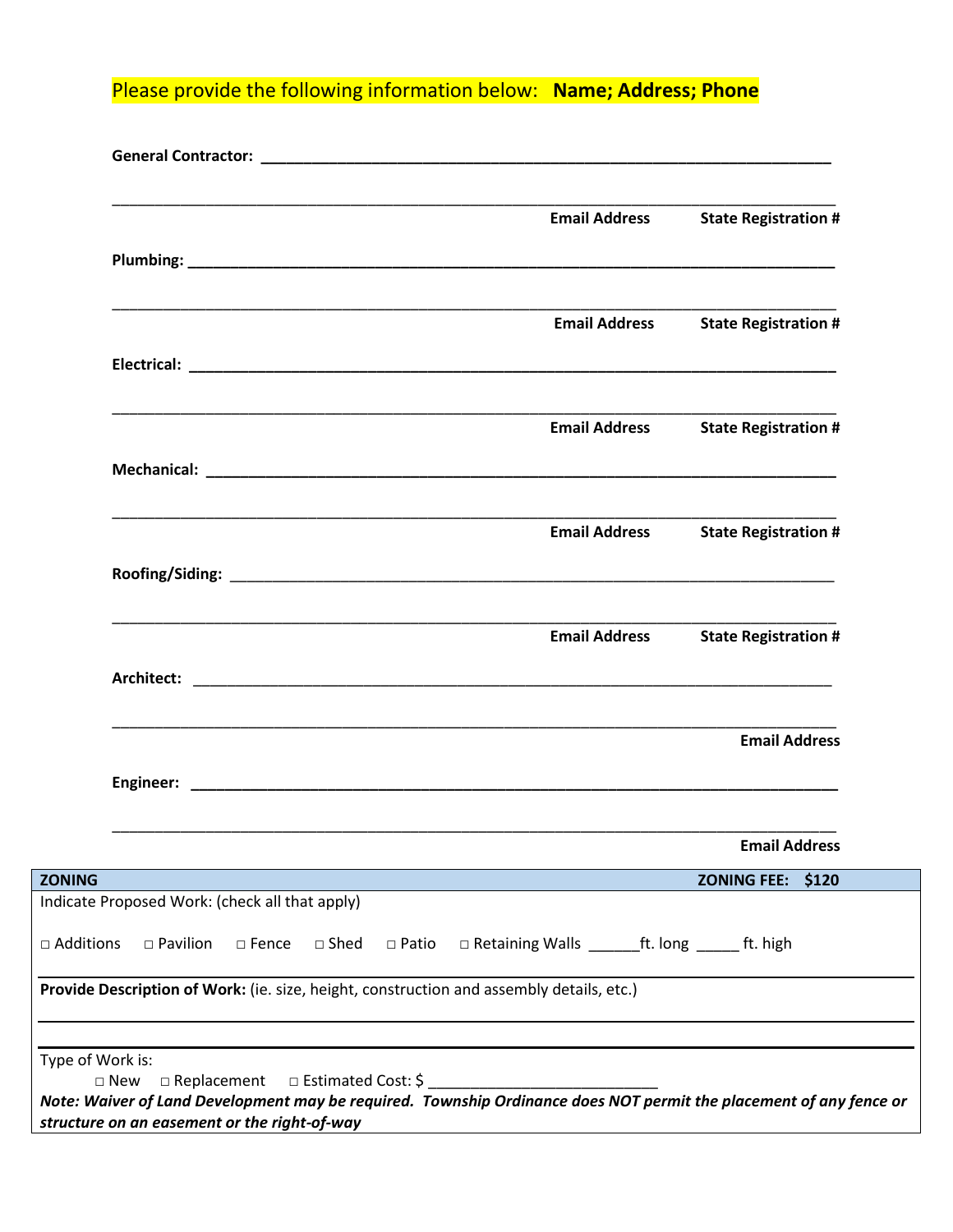| ROOFING / SIDING (REPLACEMENT ONLY) |
|-------------------------------------|
|-------------------------------------|

**PROJECT COST \$** 

*Applicant must submit information relative to the scope of work and materials. A copy of the proposal is acceptable.*

WORK IS: □ Roofing □ Siding

Type of Rated Separation: □ Masonry □ Rated Assembly □ Other \_\_\_\_\_\_\_\_\_\_\_\_\_\_\_\_\_\_\_

Total Number of Rated Wall and/or Floor Separations per Building \_\_\_\_\_\_\_\_\_\_\_\_\_\_\_

| <b>BUILDING</b>                                                                                                                                                                                                       |                 | <b>PROJECT COST \$</b>                  |  |
|-----------------------------------------------------------------------------------------------------------------------------------------------------------------------------------------------------------------------|-----------------|-----------------------------------------|--|
| Indicate Proposed Work: (check all that apply)                                                                                                                                                                        |                 |                                         |  |
| $\Box$ New Construction                                                                                                                                                                                               | $\Box$ Addition | $\Box$ Interior Alterations/Renovations |  |
| If New Construction Choose Type and Structural Frame:                                                                                                                                                                 |                 |                                         |  |
| $\Box$ Store $\Box$ Office $\Box$ Church $\Box$ Industrial $\Box$ School $\Box$ Other<br>$\Box$ Wood $\Box$ Masonry $\Box$ Concrete $\Box$ Steel $\Box$ Other<br>Sewer: □ Public □ Septic Tank Water: □ Public □ Well |                 |                                         |  |
| <b>Dimensions:</b> Number of stories <b>Example 20</b> Total square footage of floor area (New construction only)<br>Square footage of work area (existing building only)<br>$\Box$ Other                             |                 |                                         |  |

| <b>ELECTRICAL</b> |                                                              |                                       | <b>PROJECT COST \$</b> |
|-------------------|--------------------------------------------------------------|---------------------------------------|------------------------|
| WORK IS:          | □ New Construction                                           | $\Box$ Repair or Replace $\Box$ Other |                        |
| $\bullet$         | <b>REQUIRED INSPECTIONS:</b><br>Rough Wire (before close in) |                                       |                        |
| <b>Final</b>      | Final Inspection on all new services                         |                                       |                        |

| <b>PLUMBING</b><br>PROJECT COST \$                                           |  |  |  |
|------------------------------------------------------------------------------|--|--|--|
| WORK IS: $\Box$ Repair/Replace $\Box$ New Construction $\Box$ Building Sewer |  |  |  |
| Bathtubs/Shower # Catch Basin # Dishwasher # Floor Drain #                   |  |  |  |
| Sink # Toilet # Water Heater # Sewage Ejector # Back Flow Preventer #        |  |  |  |
| Sump Pump # 50 Softener # Washing Machine # Sewer Lateral #                  |  |  |  |
|                                                                              |  |  |  |
| <b>Total Number of Fixtures</b>                                              |  |  |  |